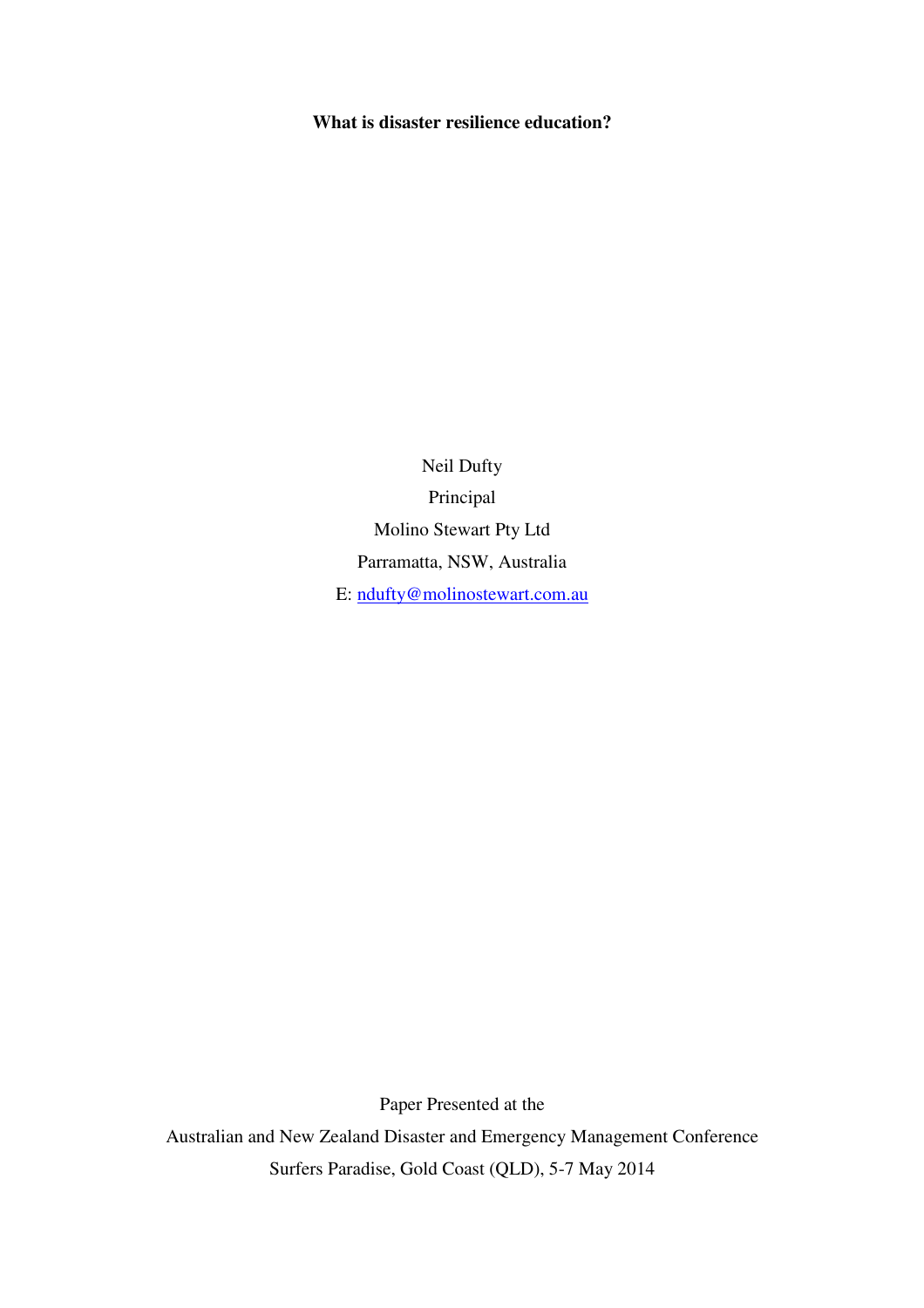#### **What is disaster resilience education?**

**ABSTRACT:** *Community disaster education, communication and engagement (ECE) is an integral component of emergency management in Australia and around the world. Its main goal is to promote public safety and, to a lesser extent, reduce damages. However, many governments around the world, including Australia, aim to also build community disaster resilience, with learning viewed as a critical mechanism. There is therefore a need to examine current community disaster ECE practices with a view to aligning them to the broader goal of disaster resilience. To attempt this, an exploratory research methodology was utilised to examine possible education content and processes that could be used by emergency agencies and other organisations to design plans, programs and activities that build disaster resilience in local communities.* 

*The research found that disaster resilience ECE content should not only cover preparedness and response aspects, but also learning about speedy and effective recovery for people, organisations (e.g. businesses) and communities. It found that disaster resilience ECE should also involve learning about the community itself, including how to reduce vulnerabilities and connect communities through social capital formation.* 

*As a result of the research, opportunities for disaster resilience ECE were identified in the main learning domains: behavioural, cognitive, affective and social. The findings demonstrated that many current disaster ECE programs are only using limited parts of this learning 'spectrum', although this would be significantly increased by further embracing social media as a disaster resilience learning medium. The research also identified a framework to design disaster resilience ECE programs that can be used for any community. The framework includes guiding principles, 'palettes' from which to choose appropriate learning content and processes, and a series of 'filters' to tailor the programs to specific disaster-impacted communities.* 

**Keywords:** *disaster; resilience; communities; learning; education*

#### **Introduction**

Emergency agencies and other emergency services organisations around the world provide a range of educative services to people and communities including public relations, warning communications, formal education programs (e.g. with schools), volunteer training and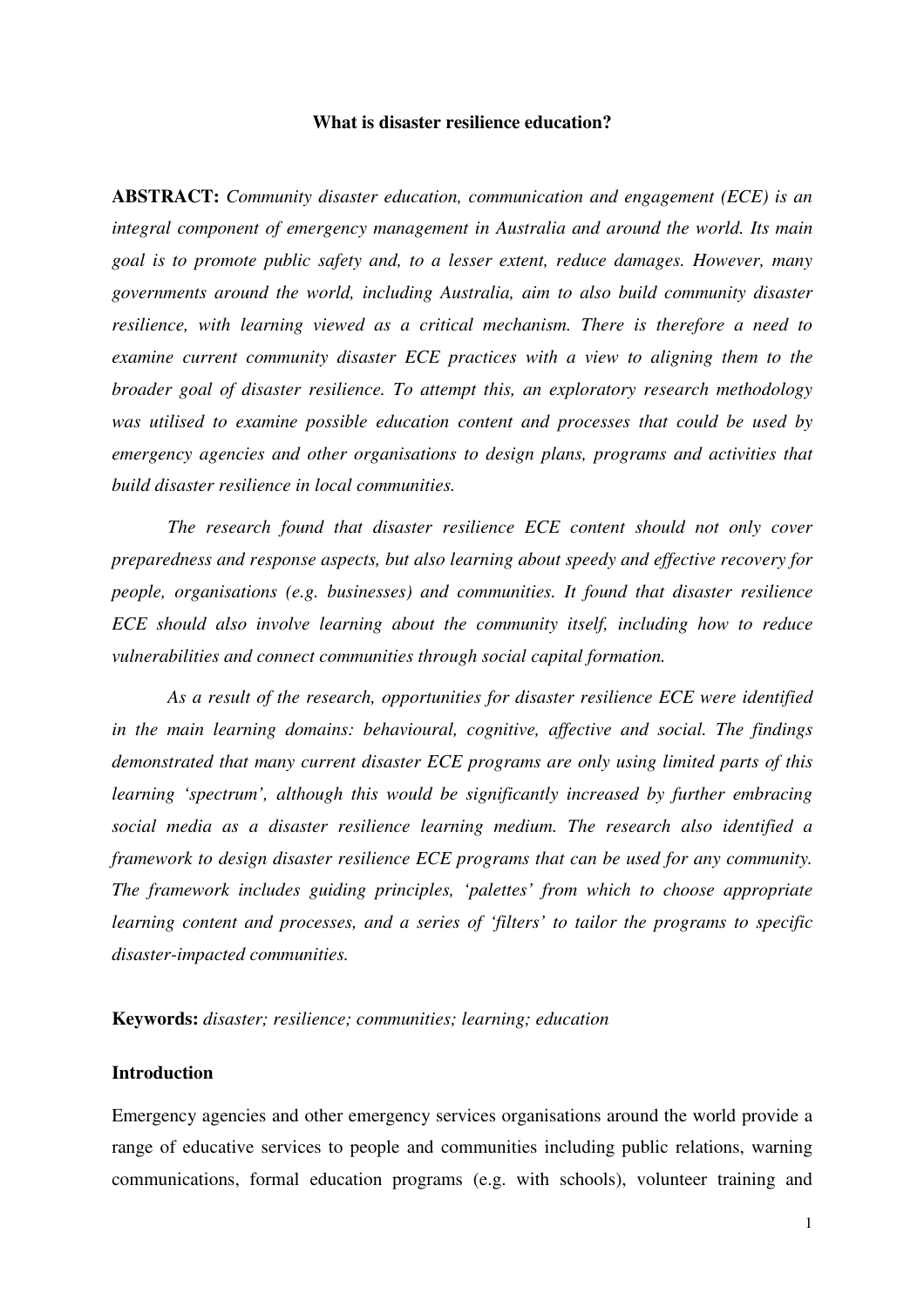community engagement. These services can be carried out by different sections or divisions of the agencies. As a result, there is a tendency for emergency agencies to divide disaster educative services into at least community 'education', 'communications' and 'engagement', which have slightly different processes (Dufty, 2013). As shown in Figure 1, what is common with education, communications and engagement (ECE) is that they all contribute to disasterrelated learning for people, organisations (e.g. businesses) and communities.

Figure 1: Disaster education, communications and engagement all lead to disaster-related learning



The main goal of disaster ECE is to promote public safety and, to a lesser extent, reduce disaster damages. A particular challenge for disaster ECE is to promote behaviours for events that are not regular in occurrence and may not occur during the learner's lifetime.

There has been considerable activity in community disaster ECE across the world, particularly with the advent of social media. The range of these initiatives has been wellresearched. For example, Molino Stewart (2012) categorised current disaster ECE activities into four main groups:

1. Public communications, information products and services e.g. publications, internet sites, displays, promotional products, media liaison, advertising/marketing, social media.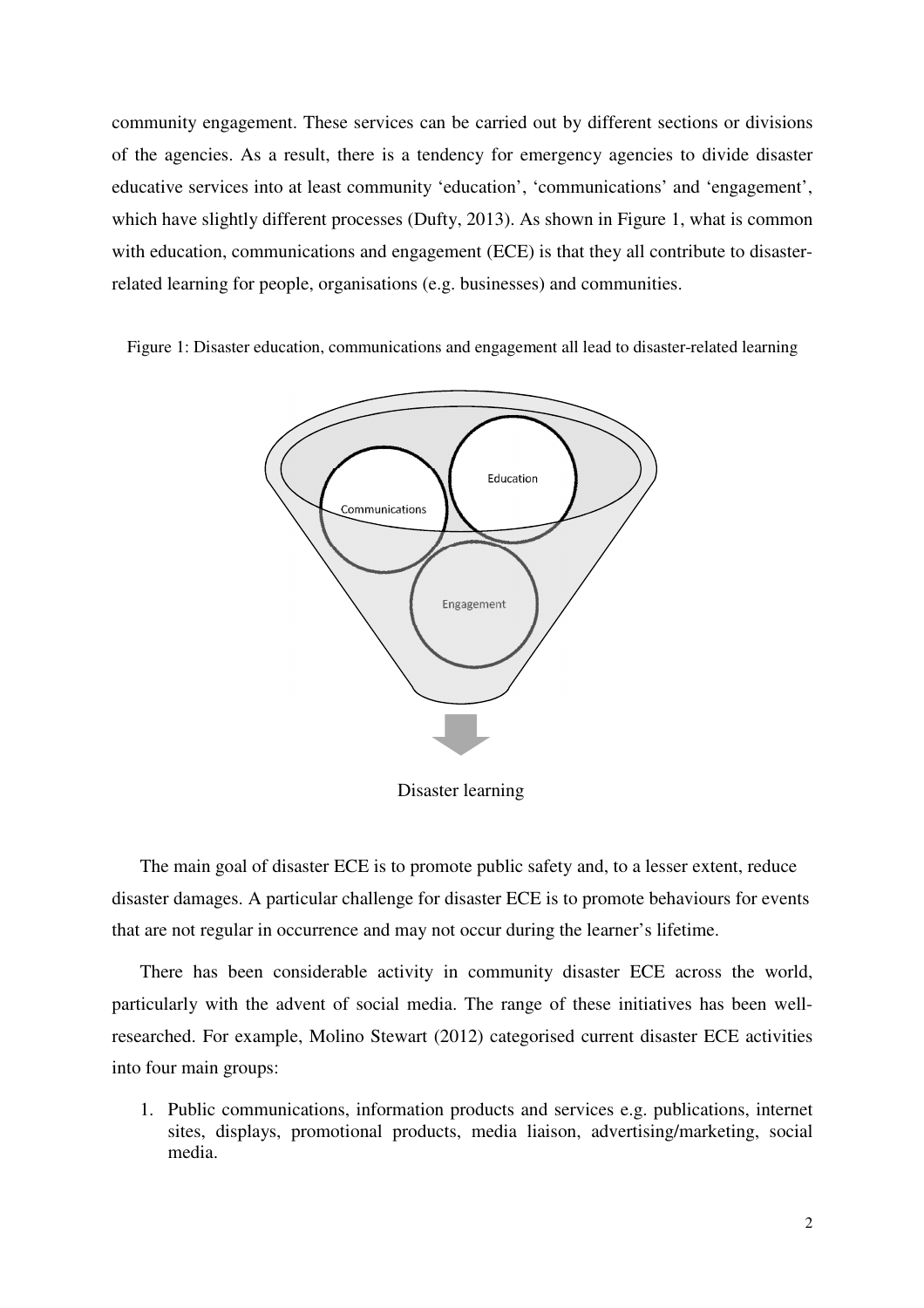- 2. Training, development and industry-specific programs e.g. skills development courses, leadership training, mentoring, emergency drilling and exercising.
- 3. Community engagement programs e.g. public participation programs, forums, discussion groups, events, developing networks, social media.
- 4. Comprehensive personal education programs e.g. school curriculum, university curriculum, personal development courses, action research programs, community education courses.

However, there has been relatively little research into the appropriateness and effectiveness of the community disaster ECE programs and activities, including those provided by emergency agencies. This is due largely to the general lack of evaluation of these programs (Elsworth et al, 2009) and the difficulty in isolating education as a causal factor in aspects of disaster management performance (e.g. preparedness levels, evacuation rates, business continuity).

The paucity of this research is also due to disaster ECE not being embraced strongly by specialist educators that are versed in learning theory and practice. As Preston (2012, p.1) states 'there is surprisingly little writing in the field of education/pedagogy itself'. This is largely due to disaster education being a 'new area of enquiry in the field of education' (Preston 2012, p.1) and because many of the disaster ECE programs are designed by noneducators (e.g. engineers, planners) from emergency agencies and other organisations. As a result, there is a large amount of disaster ECE activity around the world with little technical research into its educational veracity.

In addition to the concern about the education foundation for disaster ECE, there is now the call by governments around the world for learning related to disaster resilience. The concept of resilience has been in the disaster management literature since the 1980s (Wildavsky, 1988) but has come into vogue as an overriding goal in the past decade. There are a multitude of definitions of 'disaster resilience'. The original notion of resilience, from the Latin word *resilio*, means to 'jump back' or 'bounce back'. According to de Bruijne, Boin and van Eeten (2010, p. 13):

'In the past decades, research on resilience has been conducted at various levels of analysis – the individual level, the group level, and the organizational or community level – in a wide variety of disciplines including psychology, ecology, organization and management sciences, group/team literature and safety management.'

Several researchers (e.g. Longstaff, 2005) have made an interdisciplinary effort to further refine the concept of resilience in relation to disaster management. However, a dilemma for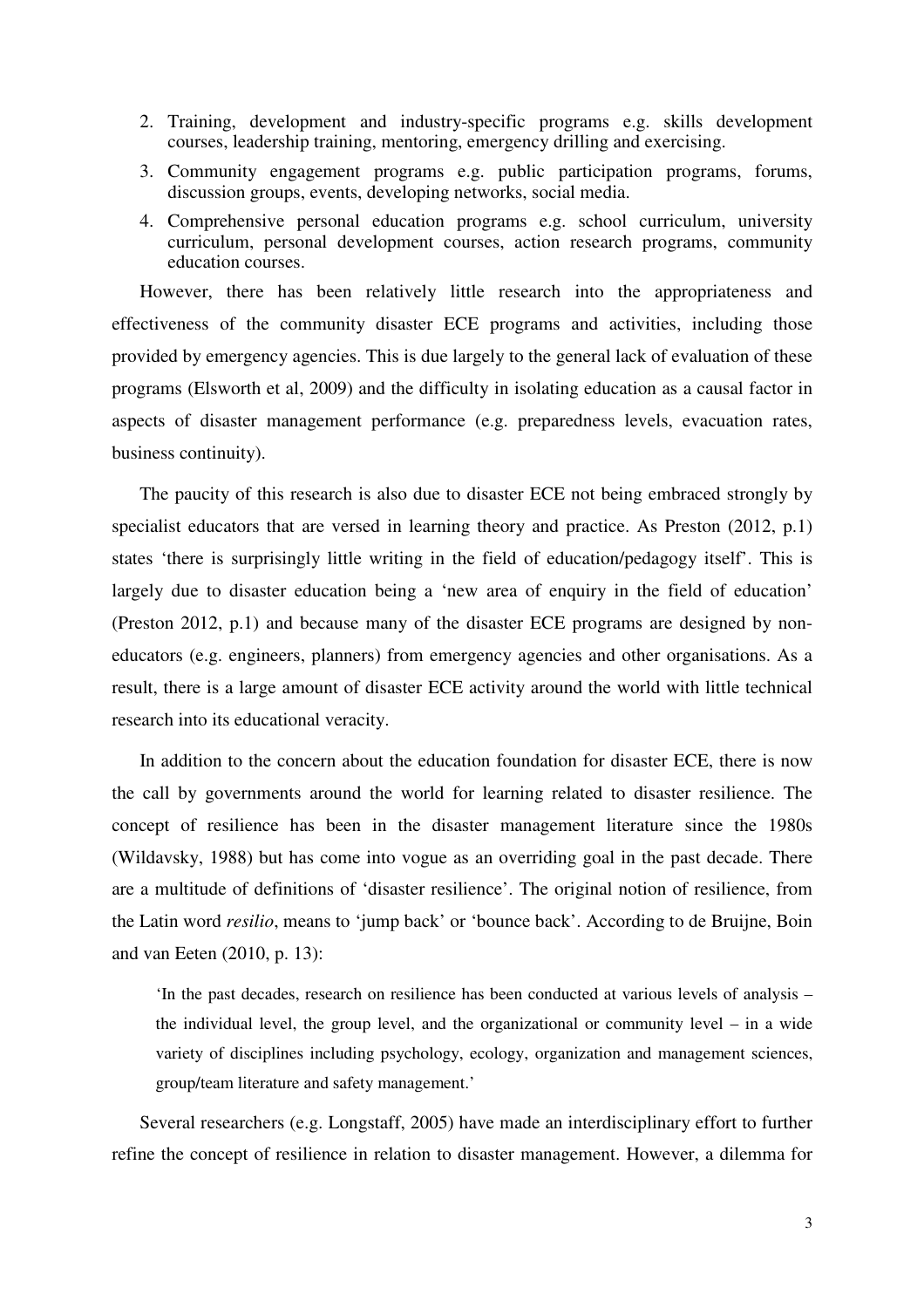researchers and planners is whether disaster resilience should involve the ability of a community to 'bounce back' (i.e. resume its normal functioning) as per the original notion, or to 'bounce forward' after a disaster (Manyena et al, 2011). Some researchers such as Paton (2006) opt for the latter notion arguing that the 'bounce back' idea neither captures the changed reality after a disaster, nor encapsulates the new possibilities wrought by a disaster. Thus community resilience may comprise coping, adaptive and transformative capacities (Keck and Sakdapolrak, 2013).

Although the academic debate continues on what precisely is disaster resilience, many governments around the world have developed strategic policies and plans that aim to guide countries toward achieving it. Education (learning) is seen as a critical component of most resilience building strategies. For example, the Hyogo Framework for Action (International Strategy for Disaster Reduction, 2005) was an outcome of the 2005 World Conference on Disaster Reduction held in Kobe, Japan. One of its five priorities for action is using 'knowledge, innovation and education to build a culture of safety and resilience'.

 In December 2009, the Council of Australian Governments (COAG) agreed to adopt a whole-of-nation, resilience-based approach to disaster management, which recognises that a national, coordinated and cooperative effort is needed to enhance Australia's capacity to prepare for, withstand and recover from disasters. The National Emergency Management Committee subsequently developed the National Strategy for Disaster Resilience which was adopted by COAG on 13 February 2011.

The purpose of the Strategy is to 'provide high-level guidance on disaster management to federal, state, territory and local governments, business and community leaders and the notfor-profit sector. While the Strategy focuses on priority areas to build disaster resilient communities across Australia, it also recognises that disaster resilience is a shared responsibility for individuals, households, businesses and communities, as well as for governments. The Strategy is the first step in a long-term, evolving process to deliver sustained behavioural change and enduring partnerships' (Attorney-General's Department, 2014). An important component of the Strategy (COAG, 2011) is learning, including 'communicating with and educating people about risks'.

There is therefore a need to identify pedagogical content and practices that not only help to ensure public safety during and after a disaster, but that also help people and communities return to normal functioning, and if possible, 'bounce forward' after a disaster.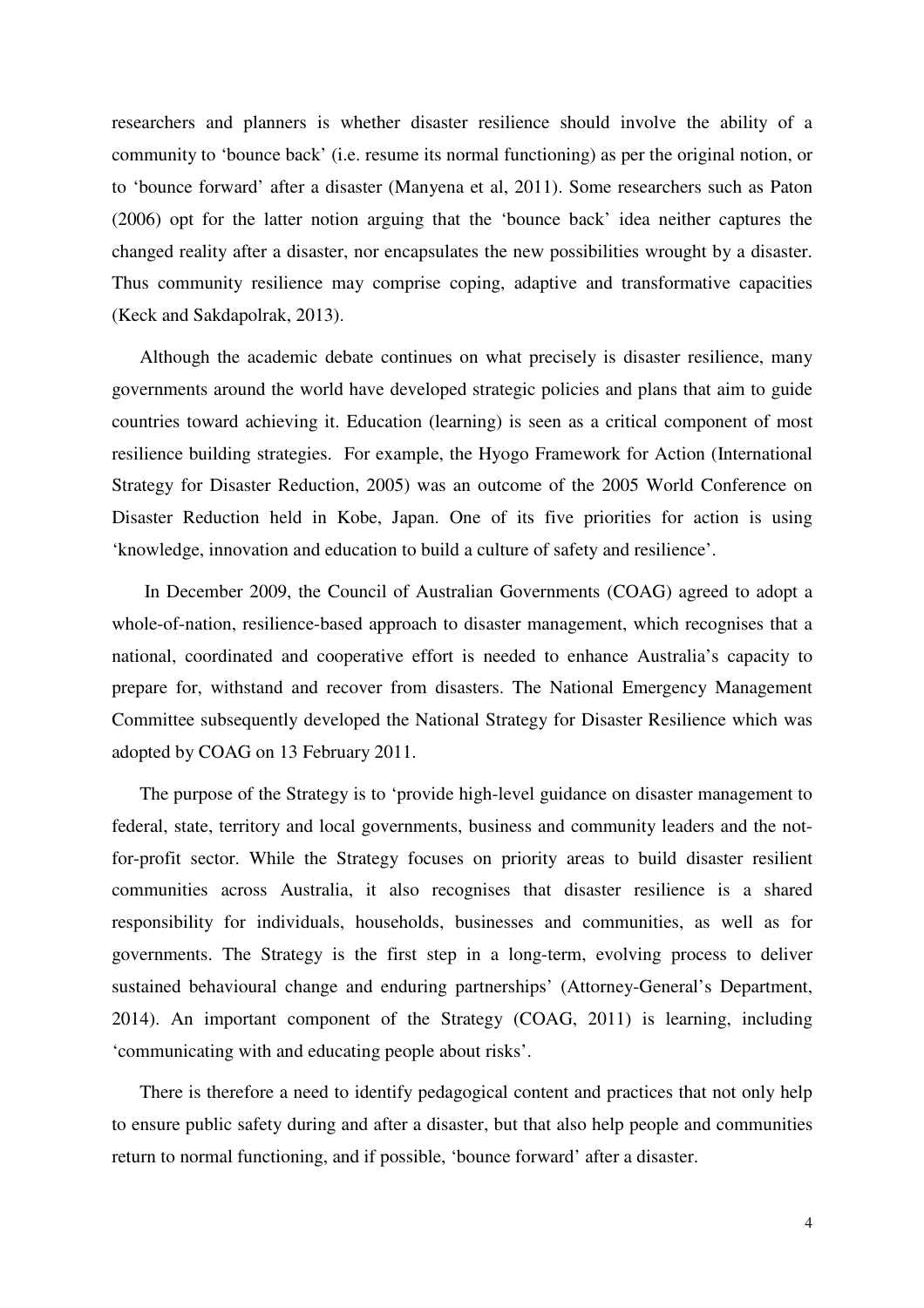## **Theory and Method**

Dufty (2012) commenced an investigation to identify what could be an effective approach to building disaster resilience for people, organisations and communities through learning. He coined the term 'Learning for Disaster Resilience' (LfDR) for this approach.

Guiding principles for LfDR that were identified from this research include:

- Programs and activities should be learner-centred and thus an understanding of the learning community is important in their design (Elsworth et al, 2009; Molino Stewart, 2007). This can be achieved through social research processes such as community profiling, surveying and social network analysis.
- The design, implementation and evaluation of disaster resilience learning programs and activities should be participatory (e.g. coordinated with residents through local committees).
- Learning should be aligned with structural and other non-structural methods used in disaster risk reduction, and be an integral part of emergency management measures such as operations and emergency planning (Molino Stewart, 2007).
- Learning programs and activities should be designed for before, during and after a disaster.
- The provision of learning programs and activities should be ongoing, as a disaster may occur at any time (Dufty, 2008).
- A cross-hazard and cross-agency approach is required for the provision of learning programs and activities (Dufty, 2008).
- Evaluation should be a critical requirement of all LfDR plans and programs (Elsworth et al, 2009).

However, further research was required to identify potential content and processes that could be used in community LfDR plans and programs.

A challenge for an examination of what could be appropriate and effective LfDR is unravelling the complexities of the relevant disaster research. Preston (2012, p.1) notes that 'the disciplinary boundaries of disaster education are fluid and the literature on the topic can be found within the sociology of disasters, public health and health promotion, humanitarian response, political communication and public relations'. 'Normal' confirmatory research used regularly in emergency management would struggle with this type of complex strategic and conceptual examination.

Exploratory research – heavily used in marketing and the social sciences – was identified as an appropriate research approach for this examination. According to Davies (2006, p.1), 'Exploratory research is a methodological approach that is primarily concerned with discovery and with generating or building theory. In a pure sense, all research is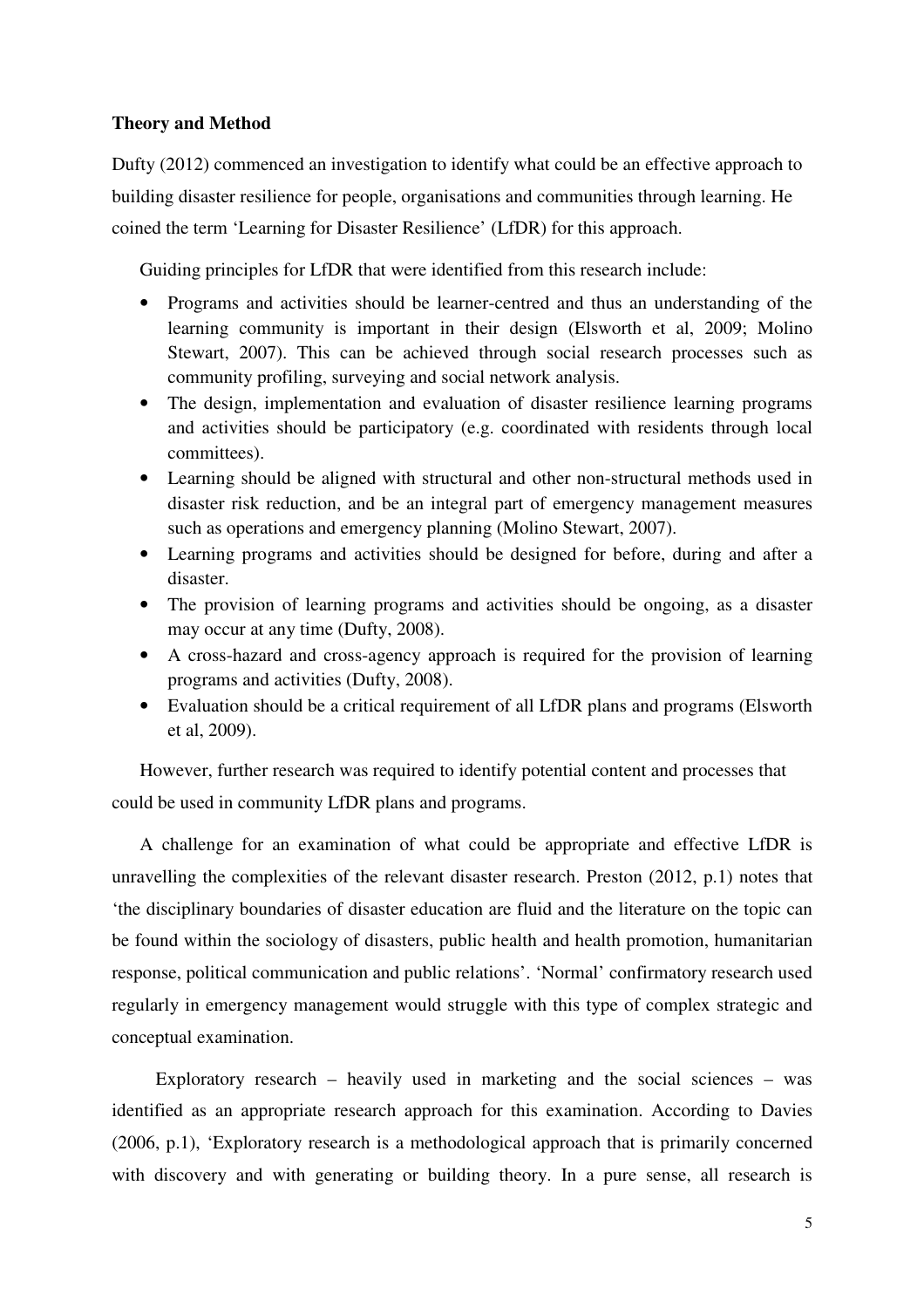exploratory. In the social sciences exploratory research is wedded to the notion of exploration and the researcher as explorer'. Two of its main uses are to 'gain additional insights before an approach can be developed' and to 'isolate key variables and relationships for further examination' (Bhatia, 2010).

#### *Content*

A framework was used to help focus the exploration of possible LfDR content. As shown in Figure 2, it concentrated on the nexus between disaster risk reduction, emergency management and the dynamics of affected communities. This strategic relationship is supported by a significant amount of the literature including the Australian National Climate Change Adaptation Research Plan for Emergency Management (Pearce et al, 2009, p. 4) which states that:

'When natural disasters occur, the consequences of damage and loss are a function of the effectiveness of the disaster mitigation strategies that have been implemented, the activities of the emergency services, and the resilience of the communities and economic sectors affected.'



Figure 2: Scoping framework for exploring possible LfDR content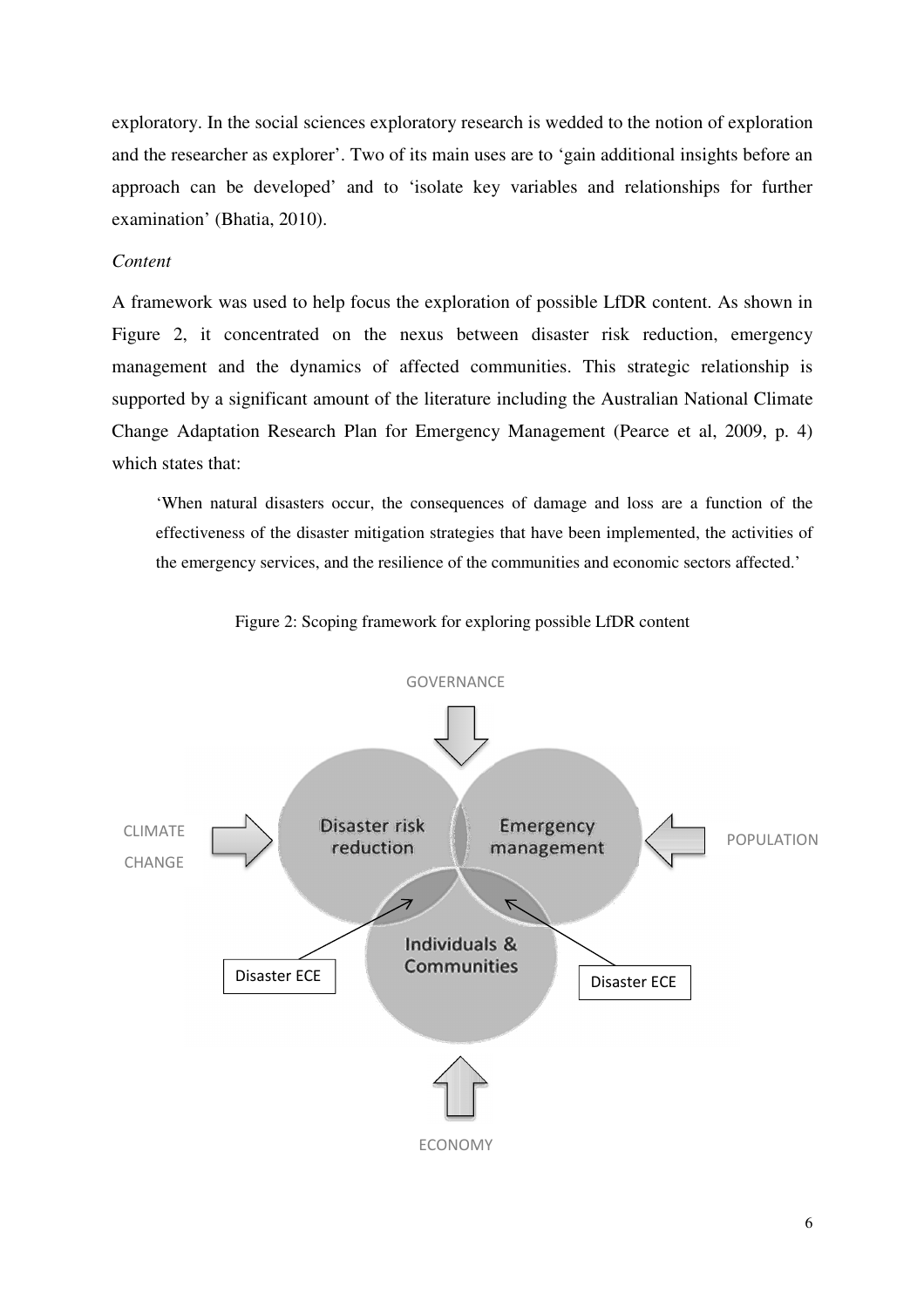This framework positions disaster ECE at the intersection between individuals and communities, and both disaster risk reduction and emergency management (Dufty, 2012). It also acknowledges the impacts of major influences such as climate change, the economy, governance and population on the resilience 'triumvirate' prior to, during and after a hazard event (Birkmann and von Teichman, 2010).

## *Process*

For the 'process' component of the research, exploration was conducted across the robust academic fields of disaster psychology and sociology which were then related to learning theory to identify potential ways in which people and communities may best learn. This research framework is shown in Figure 3.

Central to this exploration of appropriate and potentially effective disaster resilience learning processes is 'learning theory' which is derived mainly from education psychology. Theories about human learning can be grouped into four broad 'domains' (Dettmer, 2006). They are:

- 1. Behaviourism focus on observable behaviour
- 2. Cognitive learning as purely a mental/ neurological process
- 3. Affective emotions and affect play a role in learning
- 4. Social humans learn best in group activities.

Figure 3: Research framework for the exploration of disaster resilience education process



## **Results**

#### *Content*

The exploration into the content component of potential LfDR found that if disaster ECE provided by emergency agencies is to help build disaster resilience through learning then it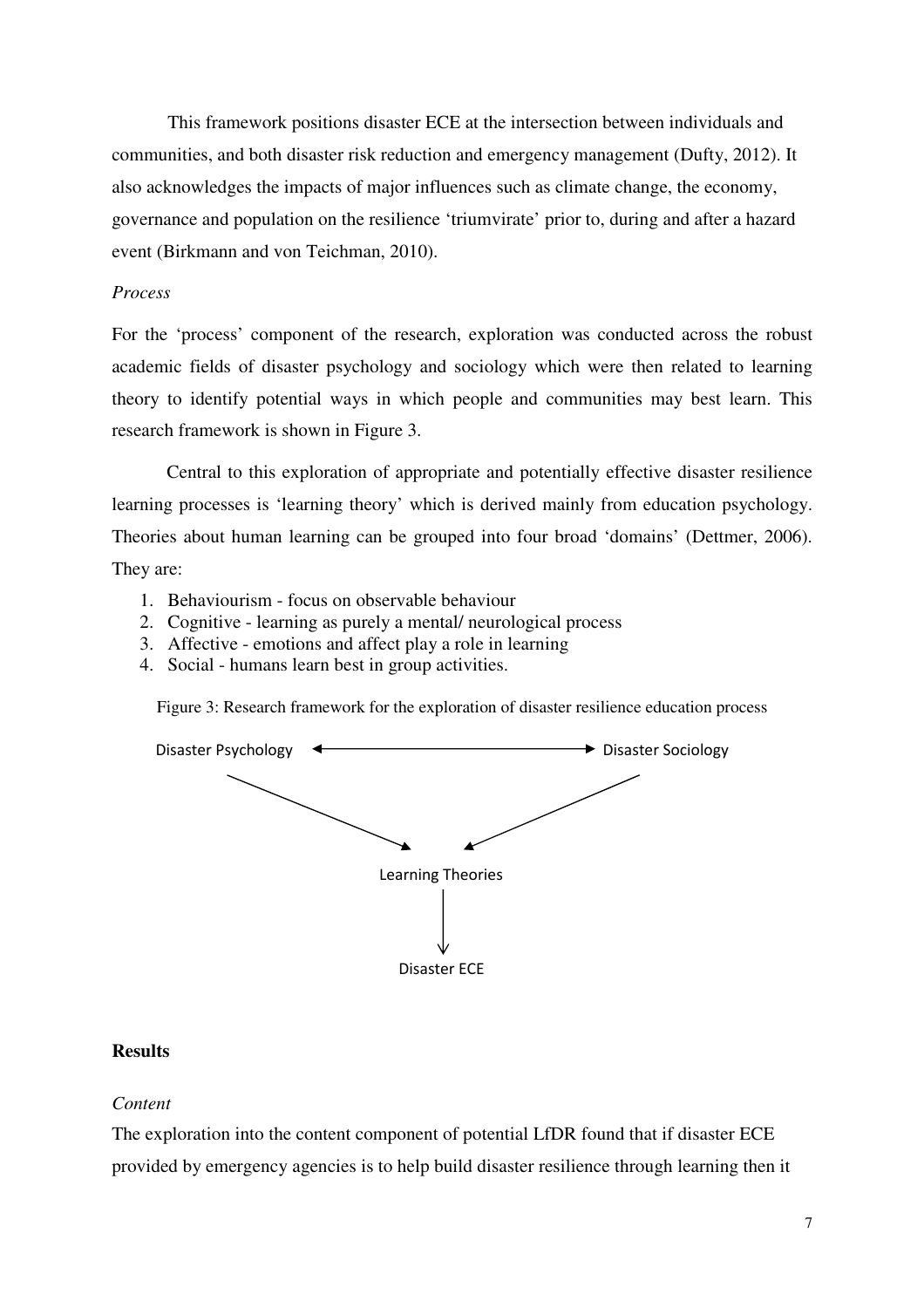needs to not only be geared to public safety and reducing risks to property, but also to attaining an efficient recovery to 'bounce back' through the post-disaster relationships. Moreover, to help with a 'bounce forward' (transformative) approach to building disaster resilience, learning should also be obtained by post-disaster evaluation (lessons learned) conducted not only by agencies (e.g. after action reviews) but also with the participation of impacted communities (e.g. community de-brief meetings, resilience forums, webinars).

For weather-related hazards (e.g. flood, heatwave, drought, wildfire/bushfire), learning related to climate change adaptation should be added, as it will impact on the other content. An example of a program that couples climate change adaptation learning with public safety and risk mitigation learning is described by Stevens et al (2012).

The exploration also found that the learning content of LfDR plans and programs should include both learning in response to the 'hazard', plus that related to the 'host': the atrisk people, organisations and communities. Even though there have been great improvements (including technological) in disaster risk reduction and emergency management over the past decade, there has been no change in the general trend of increasing global disaster costs (Centre for Research on the Epidemiology of Disasters, 2012). This trend can be partly attributed to climate change, but human and societal factors appear to be a main cause (Haque and Etkin, 2012).

The idea of disasters being related to social systems is not new. In 1975, White and Haas published a pioneering report on the United States' ability to withstand and respond to natural disasters. They found that research on disasters was dominated by physical scientists and engineers; little attempt had been made to tap the social sciences to better understand the economic, social and political ramifications of extreme natural events. Hewitt (1983) suggested that too much causality was attributed to the geophysical processes: everyday societal forces and patterns of living play a great role.

It therefore appears that people, organisations and their communities need to not only learn how to resist and recover from the hazard, but also to reflect on and learn ways to improve their social fabric ready for future disasters. Important aspects of this 'introspective' social learning appear to be:

- 1. Learning to build personal resilience prior to a disaster. Examples of this type of learning are found at http://www.boingboing.org.uk/
- 2. Business continuity planning and associated learning.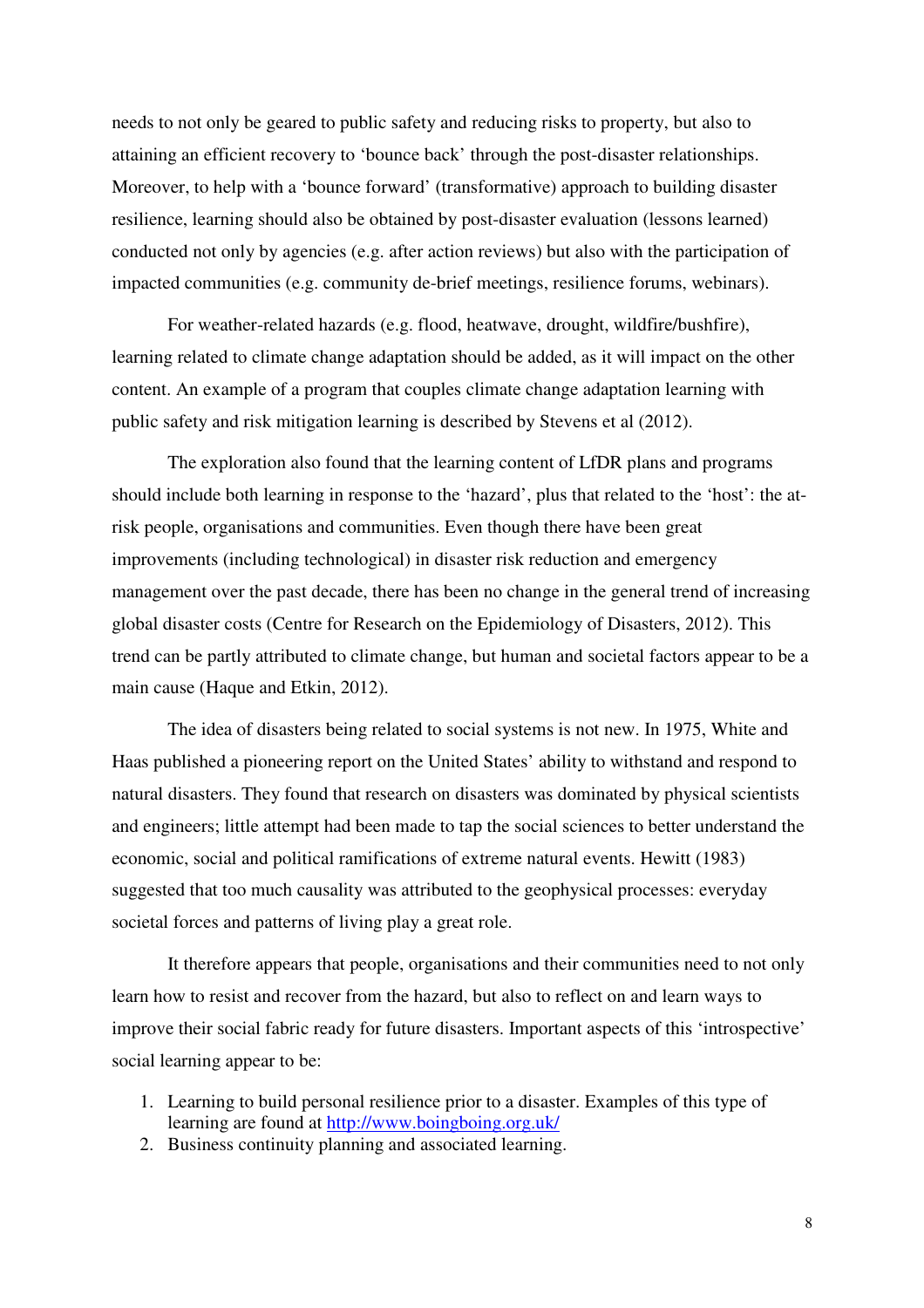3. Social capital formation and learning. Social capital has been defined as the 'networks, norms, and social trust that facilitate coordination and cooperation for mutual benefit' (Putnam, 1995). Research into the recovery after the 2004 Indian Ocean tsunami (Aldrich, 2011), Hurricane Katrina (Boettke et al, 2007) and other disasters (Aldrich, 2012) has shown the benefits of social capital in providing resources for a faster and more efficient recovery.

A summary of the potential content of LfDR resulting from the exploration is provided in Figure 4 with the hazard-related components on the left and the host components on the right. As noted above, a further component would be learning about climate change and adaptation for the hydrological hazards.



Figure 4: Potential scope of content for LfDR

Each of the content components in Figure 4 can then be unpacked into subcomponents to obtain detailed content that is tailored for the needs of each community.

## *Process*

The exploration into the process component of disaster resilience learning identified eight learning theories and teaching approaches (or pedagogies) in the four main learning domains that were gleaned from disaster psychology and sociology. These, along with examples of relevant learning activities, are summarised in Table 1.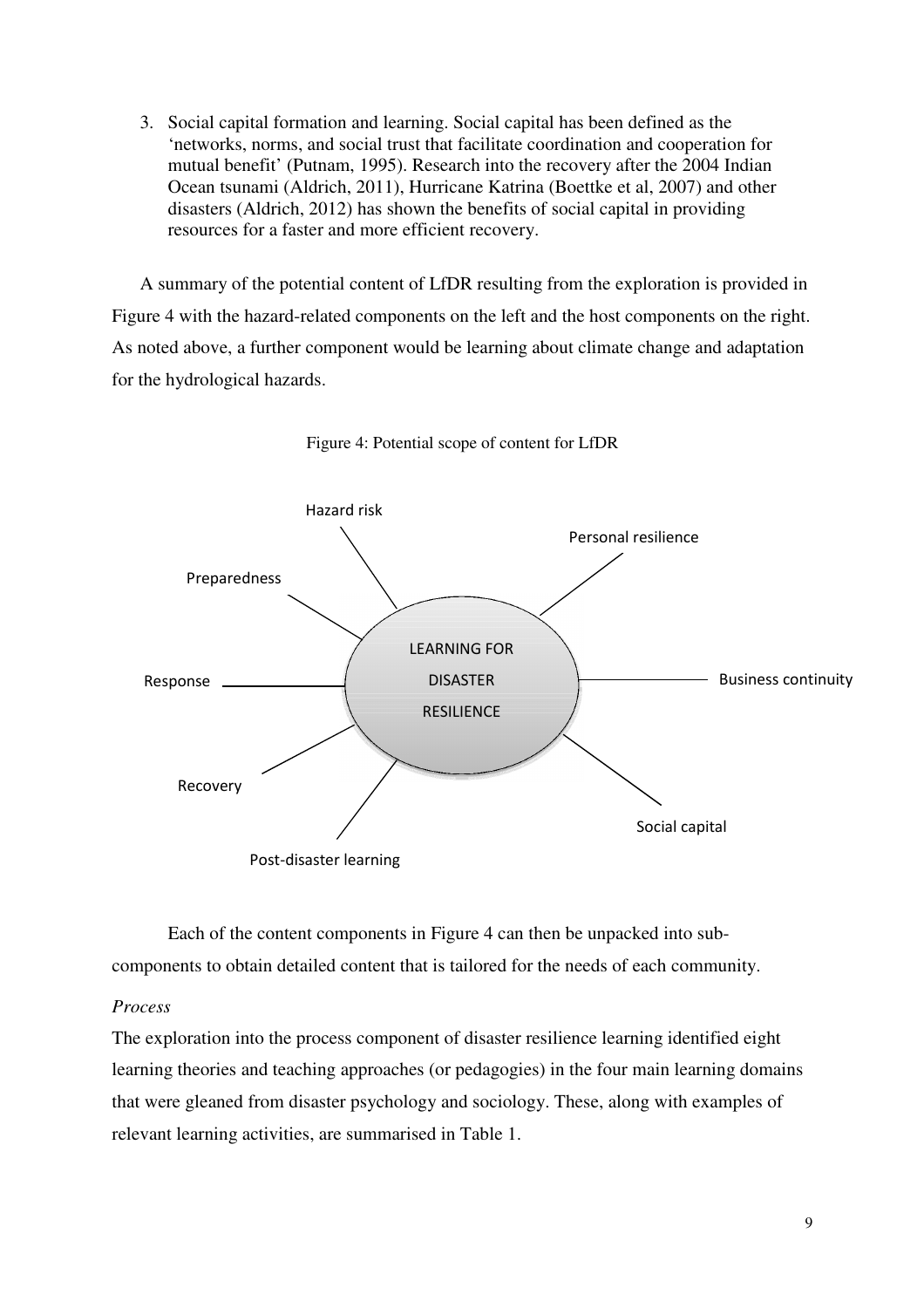#### **Learning domains Theory/Pedagogy** Relevance Learning activities **examples**  Behavioural Programmed instruction Rehearsing behaviours required prior to a disaster Drilling, exercising, training Cognitive Information processing Disaster information needs to be processed to trigger appropriate behaviours Warning messages, social media, media releases, signage, crowdsourcing Gestalt Risk perception, decisionmaking, attention, memory and problem-solving are all important requirements for appropriate disaster behaviours Awareness-raising documents and web sites (e.g. risk, preparedness actions), role plays related to disaster scenarios, maps Constructivist People construct learning from disaster information and experience Oral histories, social media, diaries, personal research Affective Experiential Prior or learned experience is an important factor in people's disaster preparedness and resilience Gaming, simulations, virtual reality training, exercising Social and emotional Emotional factors play an important part in people's preparedness and resilience Workshops, social and emotional learning programs in schools, resilient therapy, social media, counselling Transformational People may need to change to prepare appropriately for future disasters Role playing, disaster case studies, mind exploration, critical reflection Social Situated learning/communities of practice Social capital has been shown to be a major factor in community resilience Social media, post-disaster community meetings, resilience forums, community engagement

## Table 1: Summary of relevant disaster resilience learning theories and activities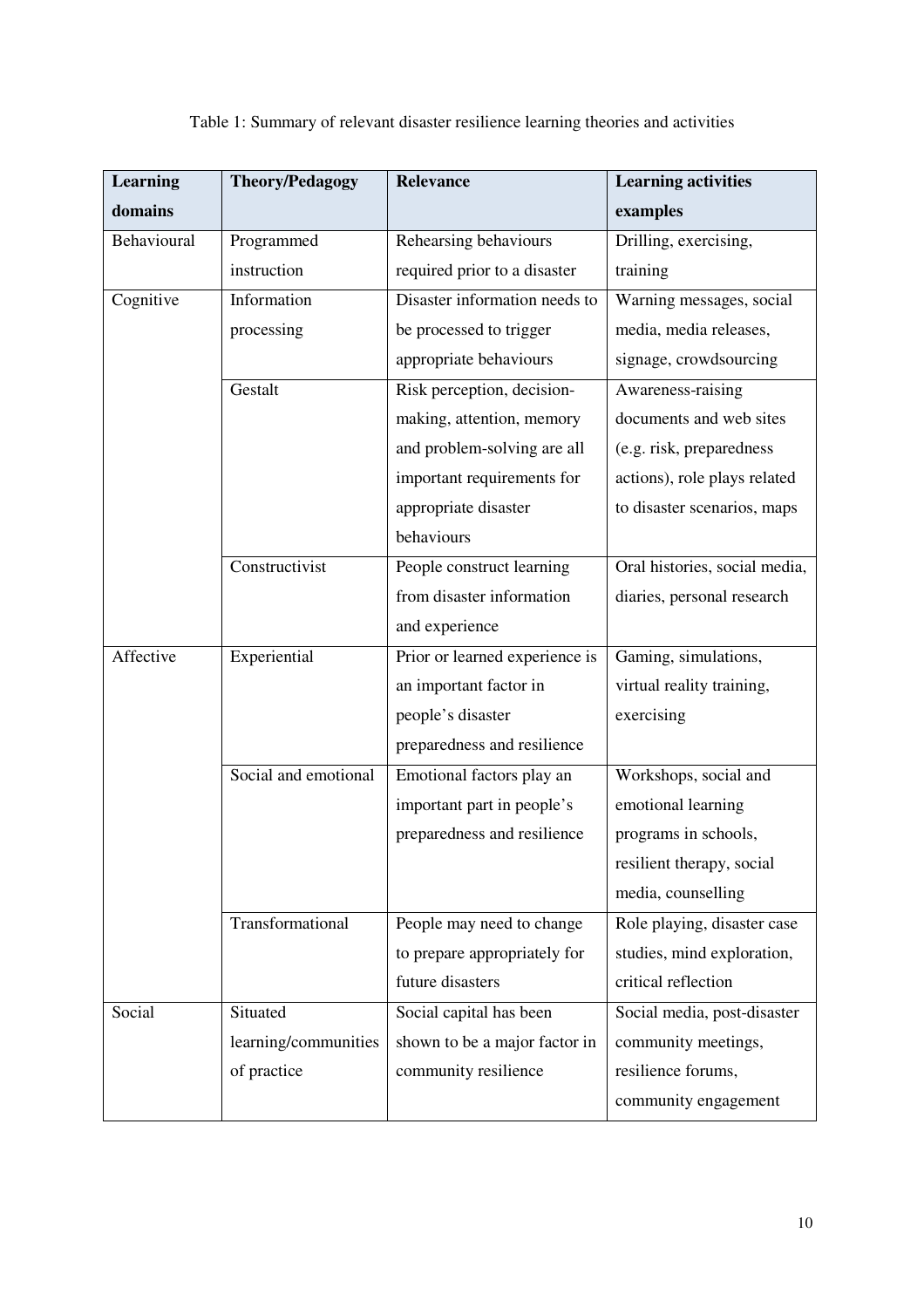#### **Discussion**

#### *Implications*

According to Reiter (2013, p. 8), 'exploratory studies allow us to think, not just to measure; to use our imagination, experience, insight, and skill to propose new and innovative ways to understand and interpret reality'. This has been attempted in this research to help scope a possible LfDR approach. However, a weakness of exploratory research is that it provides no definitive answers; thus, the research described above requires further confirmatory research and testing in a range of communities.

With that limitation acknowledged, there are several potential implications of this research for emergency agencies and other organisations involved in emergency management. The research found that LfDR content should not only cover preparedness and recovery aspects, but also learning about improving recovery for people, organisations (e.g. businesses) and communities. It found that disaster resilience learning should also involve learning about the community itself, including how to reduce vulnerabilities and strengthen resilience by capacity building (e.g. social capital formation).

In relation to Figure 4, all LfDR content should be planned prior to a disaster (as far as possible). However, climate change adaptation learning (if relevant), disaster risk learning and disaster preparedness learning should be implemented before an event; disaster response learning during and immediately after an event; and, disaster recovery learning and postdisaster evaluation learning after an event. The introspective societal learning should be conducted prior to and soon after a disaster (as part of post-disaster evaluation).

Figure 4 enables specific LfDR content to be scoped for each potentially impacted community to help build disaster resilience. This can be achieved by unpacking the learning content segments from Figure 4. For example, the disaster preparedness learning segment in Figure 4 could be unpacked to provide the content shown in Figure 5. Further unpacking can be conducted of these sub-segments (e.g. of 'precautions' in Figure 5) to start to tailor content to the needs of specific communities.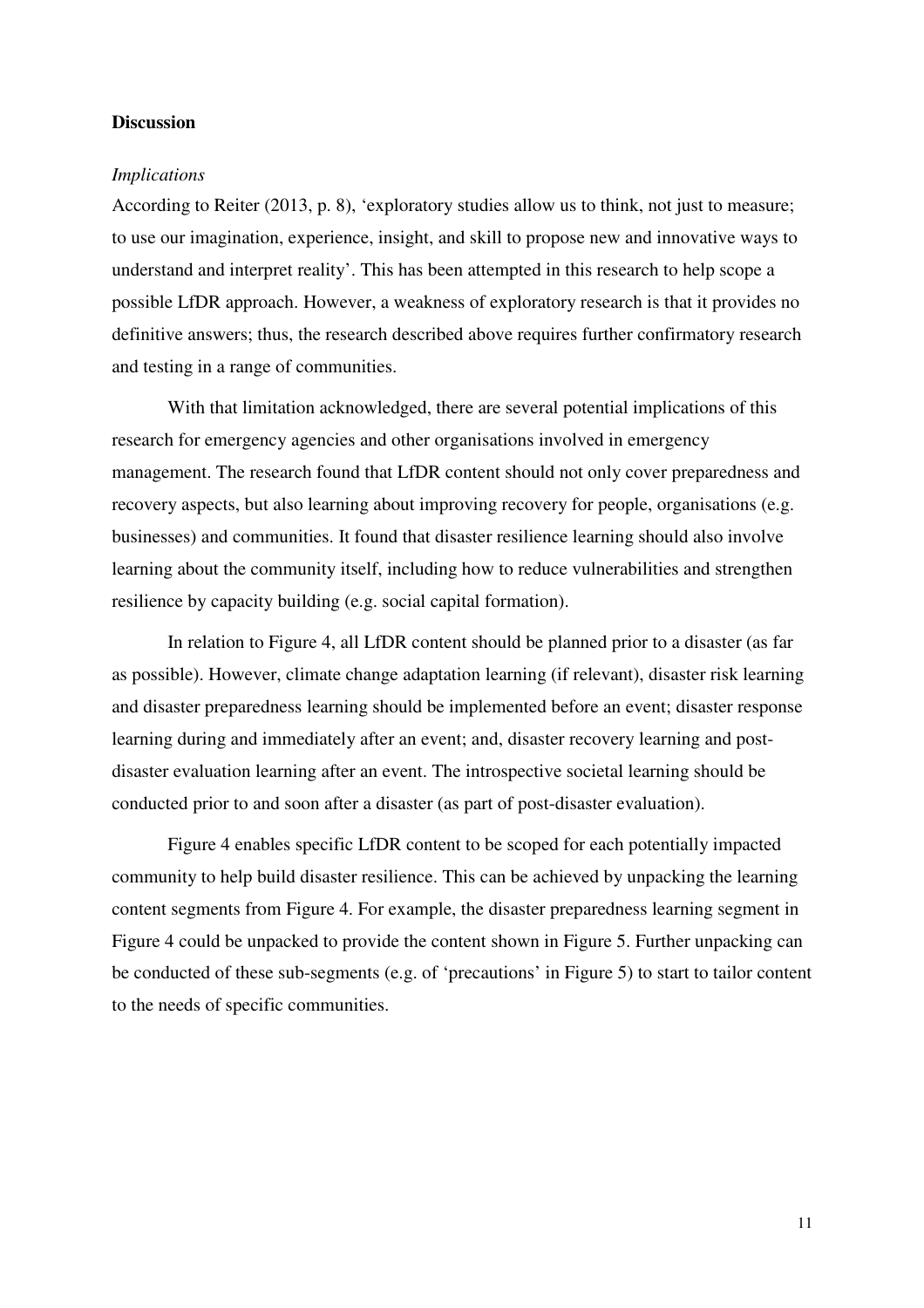



The other part of the exploratory research involved exploring disaster resilience learning process. Opportunities for disaster resilience learning were identified in four broad learning domains – behavioural, cognitive, affective and social.

An observation from the research is that emergency agencies tend to rely primarily on information provision in relation to other opportunities (Table 1). This may limit effective learning due to the possible lack of people's motivation to seek disaster information and the one-dimensional, top-down manner in which it is delivered (Dufty, 2008). The implication of this is that emergency managers should utilise a variety of learning activities including across those listed in Table 1.

Also, there has been a large amount written about the role of social media in emergency management (White, 2012; Gupta and Brooks, 2013). Table 1 supports the use of social media by identifying its potential to assist widely across three of the broad domains of disaster learning – cognitive, affective and social.

#### *A design framework for LfDR*

There are numerous design frameworks to prepare community education programs. Using these frameworks and the findings of an LfDR pilot delivered in western Sydney (Molino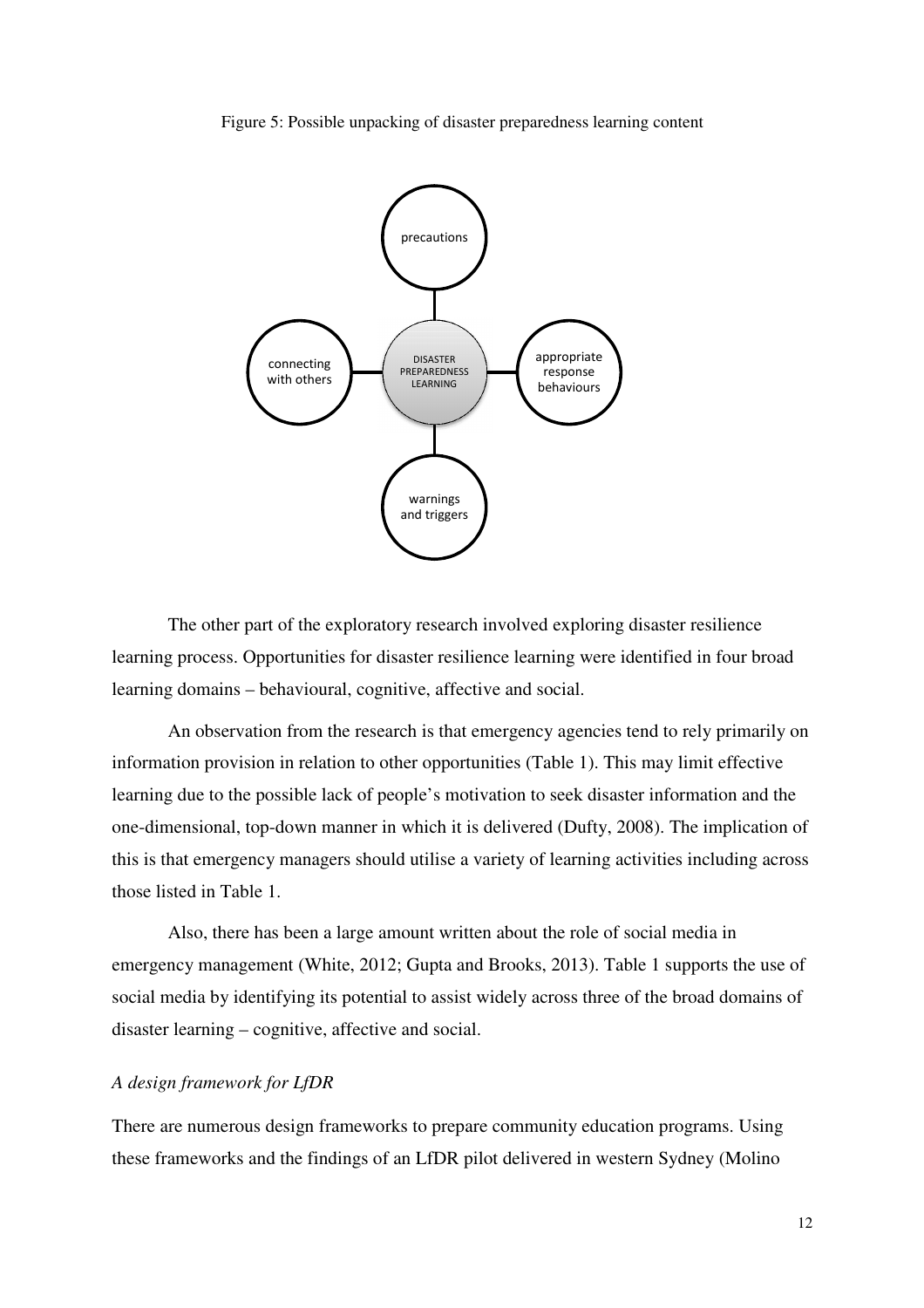Stewart, 2012), the following design framework (Figure 6) is promoted to develop community LfDR plans and programs.



Figure 6: Suggested framework to design LfDR plans and programs

In reference to the suggested design framework (Figure 6), as noted above LfDR principles have been previously identified. The focus of this exploratory research was to establish possible 'palettes' of learning content and process (shaded in Figure 6) which then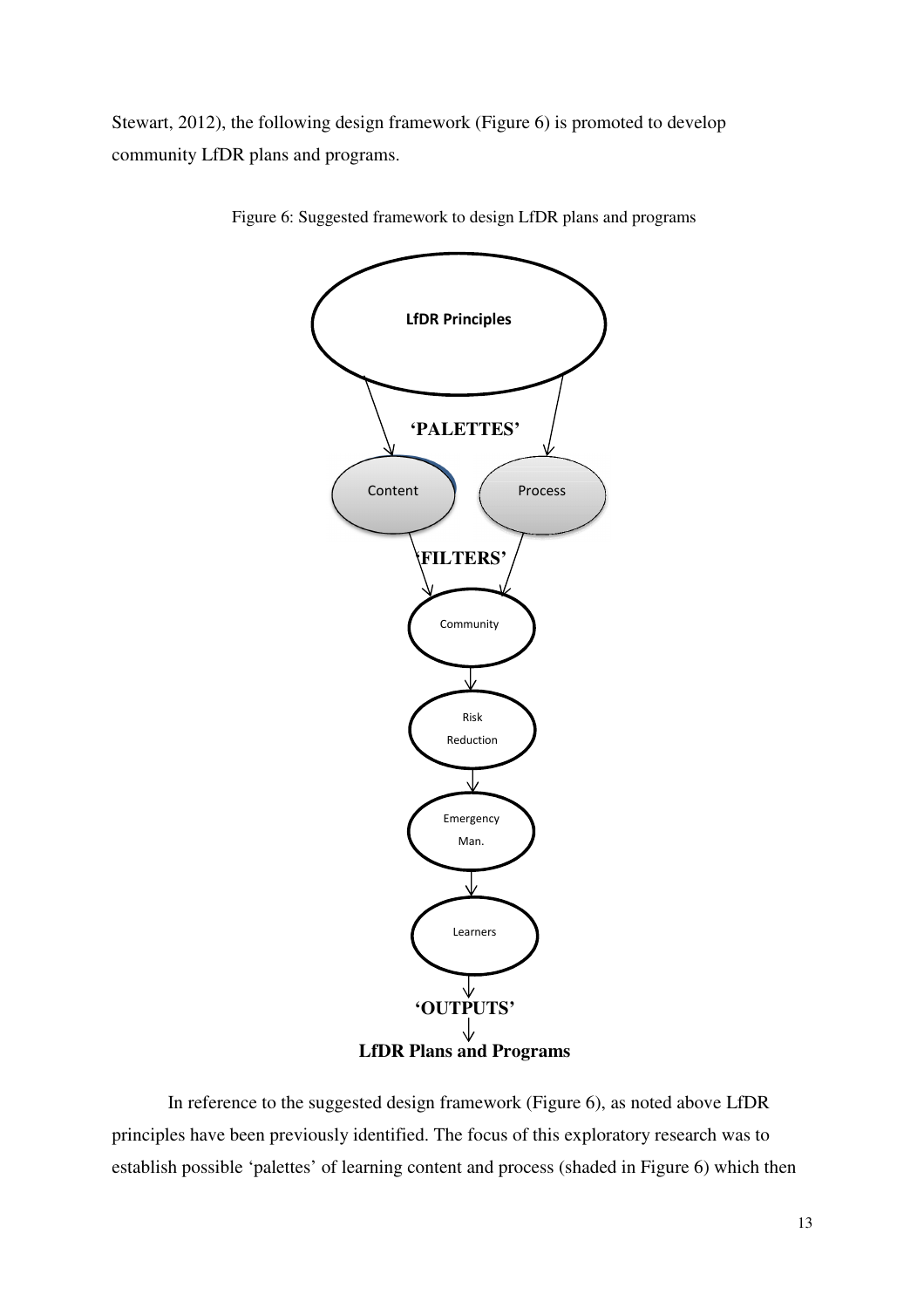can be 'filtered' through a series of considerations to develop tailored and appropriate community LfDR plans and programs.

## **Conclusion**

This paper is a first attempt to explore and scope the content and learning processes that could be used in the LfDR approach as a refinement of, and extension to, current disaster ECE practices.

The research found that disaster resilience learning content should not only cover public safety aspects, but also learning about improving recovery for people, organisations (e.g. businesses) and communities. It found that disaster resilience learning should also include learning about the community itself including how to reduce vulnerabilities and strengthen resilience by capacity building (e.g. social capital formation).

The other part of the exploratory research involved looking at disaster resilience learning process. Opportunities for disaster resilience learning were identified in four broad learning domains – behavioural, cognitive, affective and social. The findings demonstrated that many current ECE programs are only using limited parts of this learning spectrum, although this would be significantly increased by further embracing social media as a disaster resilience learning medium.

It should be noted that there are several major disaster ECE programs around the world that demonstrate aspects of LfDR as identified in this research. For example, 'Resilientville' (http://resilientville.com/learn.html) is a community learning activity that covers a large part of Figure 4 and several of the learning theories (e.g. experiential, social, transformational) listed in Table 1.

Resilientville is a role-playing exercise which advances participant awareness of the short and long term benefits of problem solving at the neighbourhood level. By working together as a community on issues that present themselves on a daily basis, residents develop crucial decision making skills and relationships that over time strengthen their ability to respond to a wide variety of unforeseen challenges and opportunities.

However, as shown in Table 2 this exploratory research highlighted some potential differences between most current community disaster ECE plans and programs and the emerging LfDR approach.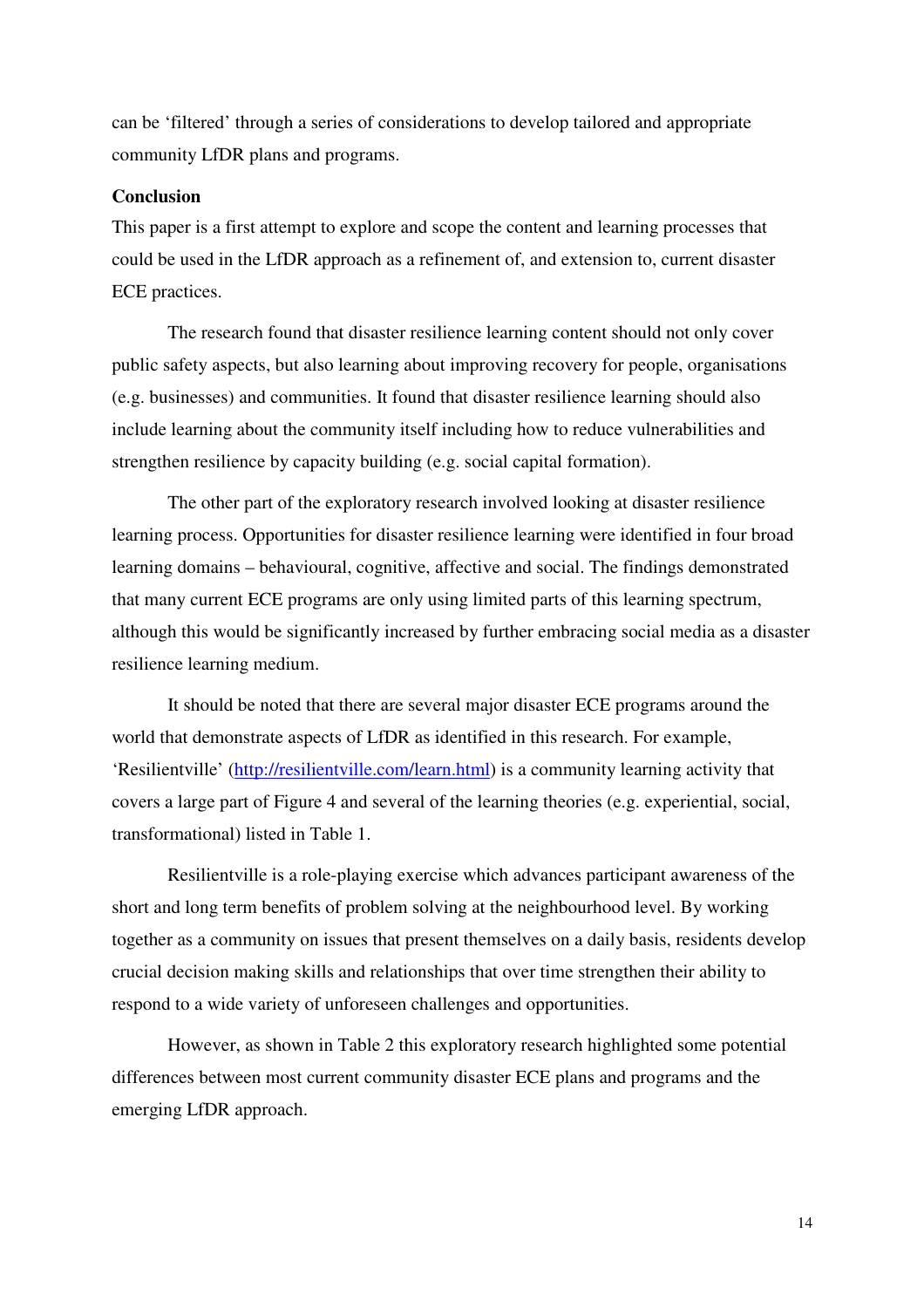| <b>FOCUS</b>              | <b>CURRENT DISASTER ECE</b>                        | <b>LEARNING FOR DISASTER</b><br><b>RESILIENCE</b>                                            |
|---------------------------|----------------------------------------------------|----------------------------------------------------------------------------------------------|
| Goals                     | public safety                                      | resilience                                                                                   |
| <b>Scope</b>              | mainly preparedness & response                     | across PPRR plus post-disaster learning                                                      |
| <b>Legitimacy</b>         | communications, public<br>participation            | education, psychology, sociology                                                             |
| <b>Preparation sought</b> | emergency plans                                    | individual resilience-building, business<br>continuity planning, social capital<br>formation |
| Program design            | emergency services organisations                   | participative with communities                                                               |
| Implementation            | mainly top-down                                    | through partnerships and networks                                                            |
| <b>Methods</b>            | mainly information-based,<br>engagement techniques | mainly experiential, social, affective<br>learning                                           |
| <b>Learners</b>           | audiences and target groups                        | participants, stakeholders and partners                                                      |
| <b>Technologies</b>       | mainly websites                                    | multi-modal including social media                                                           |
| <b>Externalities</b>      | little dialogue about climate change               | linked to sustainability and climate                                                         |
|                           | etc.                                               | change learning                                                                              |
| <b>Evaluation</b>         | at times, by providers                             | regular formative and summative<br>evaluation with communities                               |

Table 2: Differences between current disaster ECE programs and the emerging LfDR approach

As exploratory research provides no definitive answers, further confirmatory research and testing is required of this embryonic Lf DR approach in a range of communities including in developing countries.

## **References**

- Aldrich, D.P. (2011) The Externalities of Social Capital: Post-Tsunami Recovery in Southeast India, *Journal of Civil Society*, Vol. 8, No. 1: 81-99.
- Aldrich, D.P. (2012) *Building resilience: social capital in post-disaster recovery*, Chicago: University of Chicago Press.
- Attorney-General's Department (2014) *National Strategy for Disaster Resilience*. Available at: http://www.em.gov.au/Publications/Program%20publications/Pages/NationalStrategyforDisasterR esilience.aspx (accessed 3 April 2014).
- Bhatia, M. (2010). *Marketing Research. Blog for MBA Semester-III students.* Available at: http://mayankbhatiaahm.blogspot.com.au/ (accessed 3 April 2014).
- Birkmann, J. and von Teichman, K. (2010) Integrating disaster risk reduction and climate change adaptation: key challenges-scales, knowledge, and norms, *Sustainability Science*, Vol. 5, Issue 2: 171-184.
- Boettke, P., Chamlee-Wright, E., Gordon, P., Ikeda, S., Leeson, P.T., and Sobel, R. (2007) The Political, Economic, and Social Aspects of Katrina, *Southern Economic Journal*, Vol. 74, No. 2: 363-376.
- Centre for Research on the Epidemiology of Disasters (2012). *Annual Disaster Statistical Review: the numbers and trends*. Available at: http://www.cred.be/publications. (accessed 3 April 2014).
- COAG (2011) *National Strategy for Disaster Resilience: Building our nation's resilience to disasters*, Australian Government. Available at: http://www.ag.gov.au/EmergencyManagement/Pages/NationalStrategyForDisasterResilience.aspx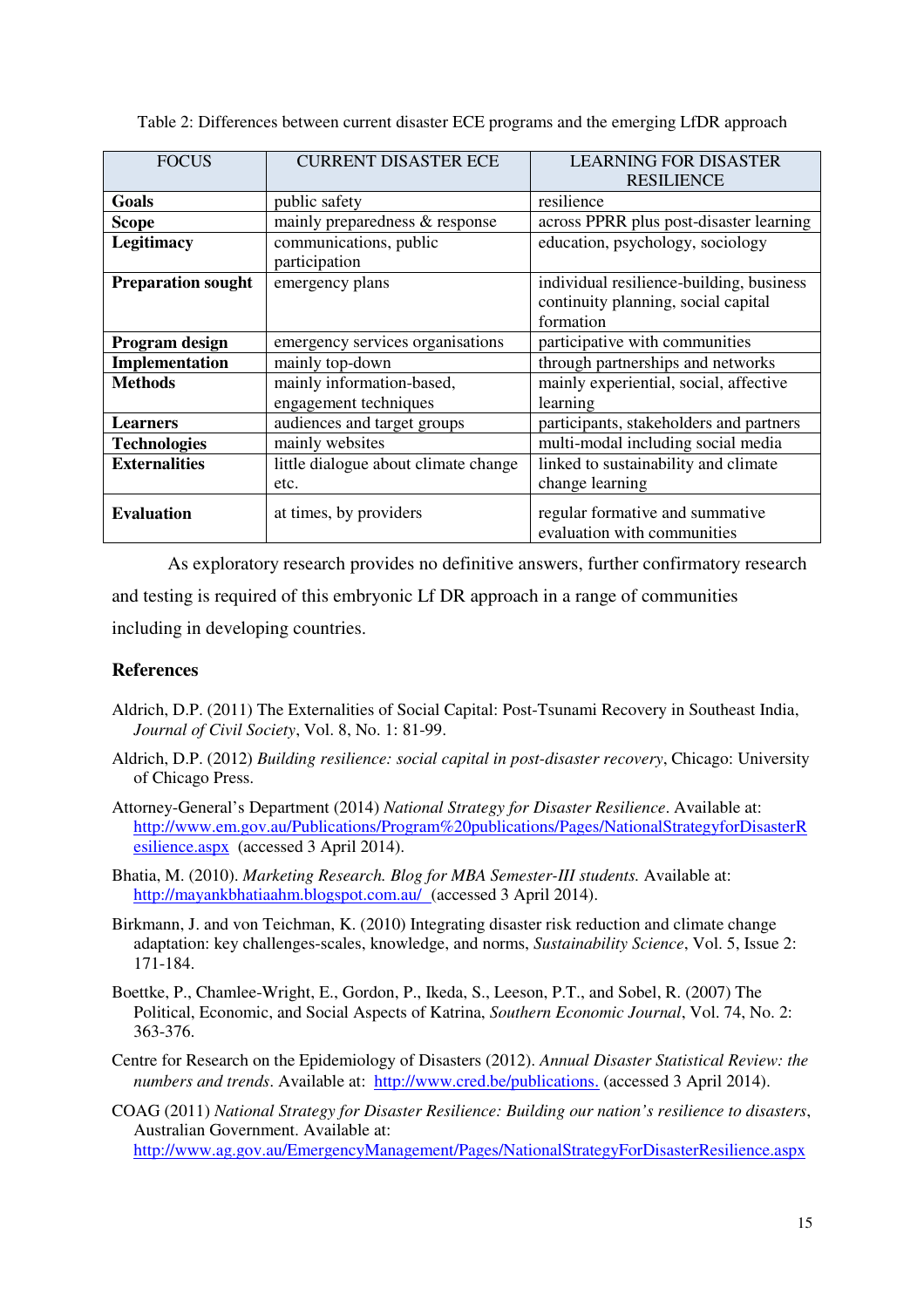- Davies, P. (2006). *Exploratory Research. SAGE Dictionary of Social Research Methods*. Available at:http://srmo.sagepub.com/view/the-sage-dictionary-of-social-research-methods/n75.xml. (accessed 3 April 2014).
- de Bruijne, M., A., Boin, A., and van Eeten, M. (2010) Resilience: Exploring the Concept and its Meanings. In L.K. Comfort, A. Boin & C.C. Demchak (Eds.), *Designing Resilience: preparing for extreme events*, Pittsburgh, USA: University of Pittsburgh Press.
- Dettmer, P. (2006) New Blooms in Established Fields: Four Domains of Learning and Doing, *Roeper Review*, Vol. 28, No. 2: 70-78.
- Dufty, N. (2008) A new approach to community flood education, *Australian Journal of Emergency Management*, Vol. 23, No. 2: 4-8.
- Dufty, N. (2012) *Learning for disaster resilience*, Proceedings of the Australian & New Zealand Disaster and Emergency Management Conference held in Brisbane, Queensland, Australia, April 2012: 150-164.
- Dufty, N. (2013) *The place of education in building disaster resilience: a strategic examination*. Molino Stewart occasional papers. Available at: http://works.bepress.com/neil\_dufty/28
- Elsworth, G., Gilbert, J., Robinson, P., Rowe, C., and Stevens, K. (2009). *National Review of Community Education, Awareness and Engagement Programs for Natural Hazards*, report by RMIT University commissioned by the National Community Safety Working Group of the Australian Emergency Management Committee.
- Gupta, R., and Brooks, H. (2013) *Using Social Media for Global Security*. Indianapolis, IN: John Wiley & Sons Inc.
- Haque, C.E. and Etkin, D. (2012) Dealing with Disaster Risk and Vulnerability: People, Community, and Resilience Perspectives. In C.E. Haque and D. Etkin (eds.) *Disaster risk and vulnerability: mitigation through mobilizing communities and partnerships*. Canada: McGill-Queen's University Press.
- Hewitt, K., (Ed.) (1983) *Interpretations of Calamity*. London: Allen and Unwin Inc.
- International Strategy for Disaster Reduction (2005) *Hyogo Framework for Action 2005-2015: Building the Resilience of Nations and Communities to Disasters*. ISDR International Strategy for Disaster Reduction.
- Keck, M. and Sakdapolrak, P. (2013) What is social resilience? Lessons learned and ways forward. *Erdkunde*, Vol. 67, No. 1: 5–19.
- Longstaff, P.H. (2005) *Security, resilience and communication in unpredictable environments such as terrorism, natural disasters and complex technology*. Program on Information Resources Policy, Centre for Information Policy Research, Harvard University. Available: http://www.pirp.harvard.edu
- Manyena, S.B., O'Brien, G., O'Keefe, P., and Rose, J. (2011) Disaster resilience; a bounce back or a bounce forward ability? *Local Environment*, Vol. 16, No. 5: 417-424.
- Molino Stewart (2007) *Roles and Responsibilities for VICSES in Flood Education*, a report commissioned by the Victoria State Emergency Service. Available at: http://works.bepress.com/neil\_dufty/23/
- Molino Stewart (2012) *Community flood education and awareness in Fairfield City*. A report prepared for Fairfield City Council, Sydney, Australia. Available at: http://works.bepress.com/neil\_dufty/20/
- Paton, D. (2006) Disaster resilience: building capacity to co-exist with natural hazards and their consequences. In D. Paton & D. Johnston (eds.), *Disaster Resilience: An Integrated Approach*. Springfield, USA: Charles C Thomas Publishers Ltd.